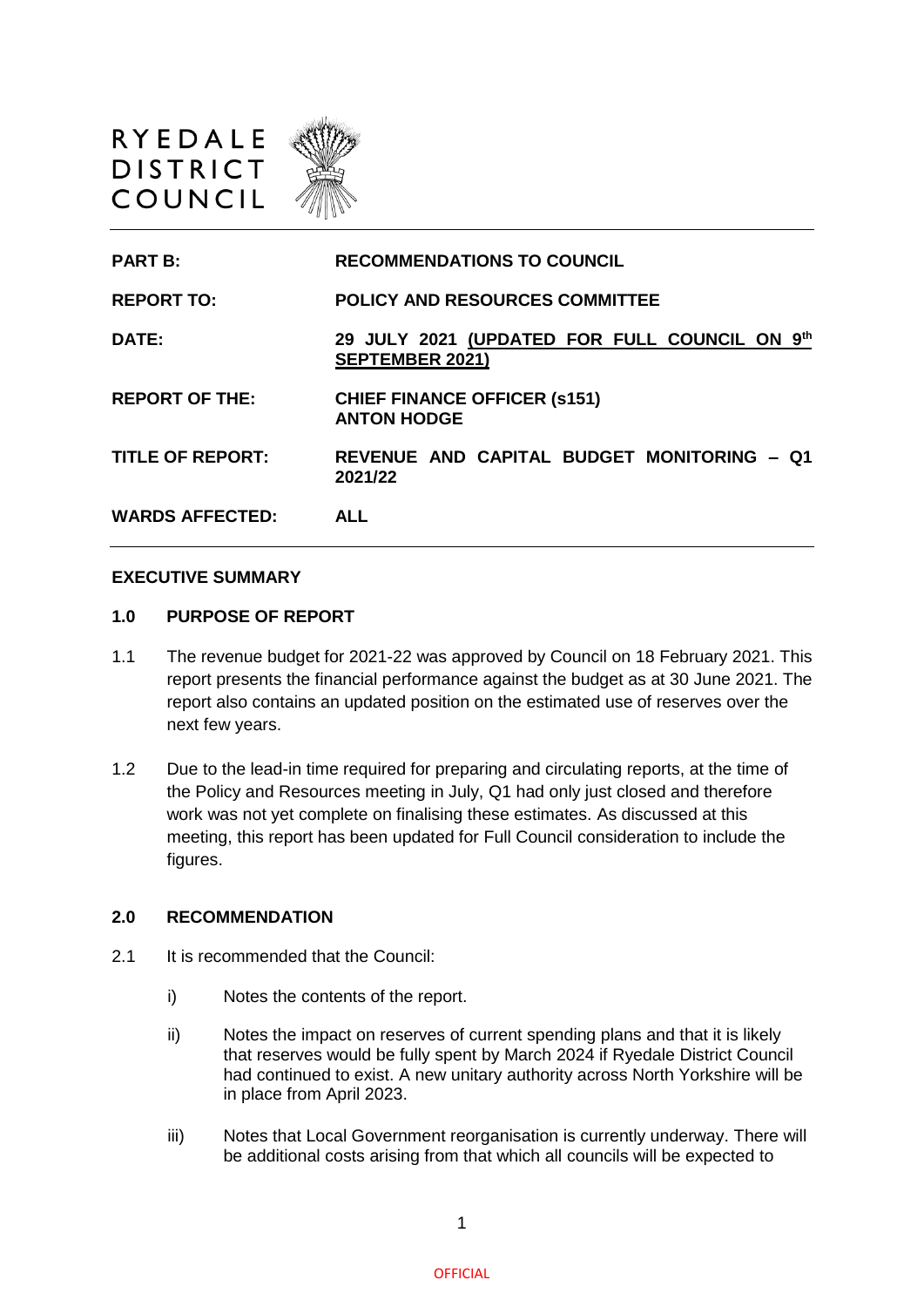contribute to. Protocols on potential spending over the transition period, which are currently being developed, may also feature.

## **3.0 REASON FOR RECOMMENDATION(S)**

3.1 To ensure that budget exceptions are brought to the attention of the Council in order to approve remedial action where necessary and to inform the financial implications and impact on future years.

## **4.0 POLICY CONTEXT AND CONSULTATION**

4.1 The financial position and performance against budget is fundamental to delivery of the Council's Plan, achieving value for money and ensuring financial stability.

## **5.0 REPORT DETAILS**

## **General Fund (Appendix A) – Revenue Estimates**

5.1 The table below sets out the summary Q1 position, with details of forecast variances included in **Appendix A**

|                                          | <b>Budget</b> | <b>Forecast</b> | <b>Variance</b> |
|------------------------------------------|---------------|-----------------|-----------------|
| General Fund Account - Q1_2021/22        | £000's        | £000's          | £000's          |
| Net Revenue Budget                       | 8,577         | 8,574           | (3)             |
| <b>Settlement Funding RSG/NDR</b>        | (4, 136)      | (4, 136)        |                 |
| <b>Amount to be met from Council Tax</b> | 4,441         | 4,438           | (3)             |
| Council Tax                              | (4, 483)      | (4, 483)        |                 |
| <b>Collection Fund Deficit</b>           | 42            | 42              |                 |
| Net Revenue Budget (Surplus) / Deficit   | 0             | (3)             | (3              |

### 5.2 The main variances are:

#### **Expenditure**

- **All Employee-related costs.** There is a £200k overspend on Streetscene relating to costs of bureau waste operatives, including covering the impact of covid selfisolation. Work is currently underway to investigate the cost pressures within the service as part of a transformation project and this will also look at the overall operating model and performance.
- **Premises-related.** There is a £36k predicted overspend on repairs at Derwent Lodge and the Traveller site at Malton due to site conditions.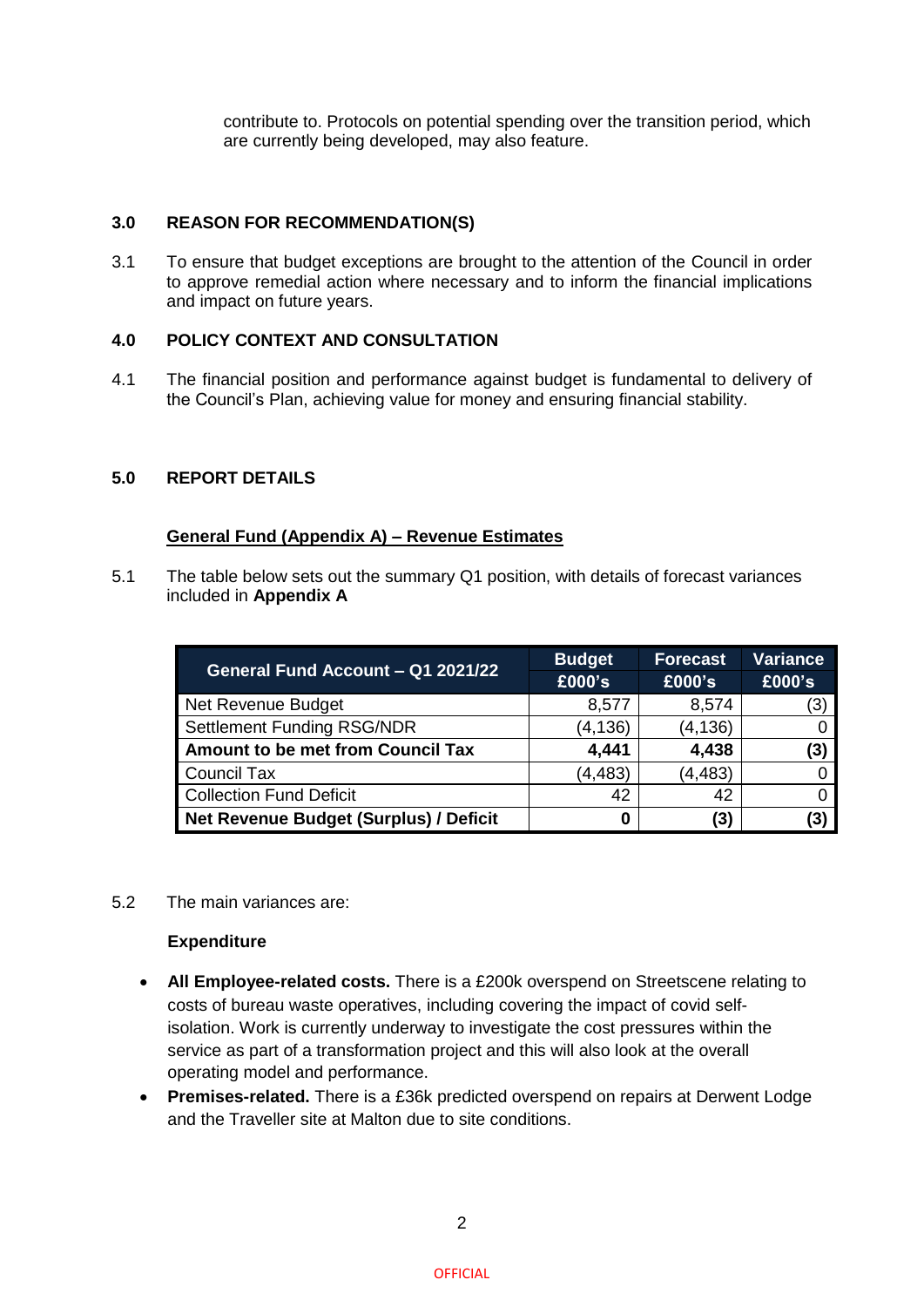## **Income**

 **Fees and Charges.** Car parks are currently achieving to budget and, assuming no further policy changes in year (e.g. payment holidays) it is anticipated that this will continue throughout the year. Recycling income is over-achieving (£70k over in the first quarter), and there is confidence that this will continue, as prices are buoyant. If this continues there could be up to £250k additional income. However the market has traditionally been quite volatile, so this will be closely monitored.

# **Covid-19 impact on Revenue Budget**

- 5.3 Forecasts have been prepared using the latest information gathered for the financial impacts monitoring returns to MHCLG and the position reported here uses the estimates for the full financial year as at the end of June.
- 5.4 Council approved additional funding from reserves of £787k to cover COVID costs as set out in the table below.
- 5.5 Estimated gross costs for the year at this stage and assuming no continuation of these after September are also included below.

|                                                                       |        | Latest   |
|-----------------------------------------------------------------------|--------|----------|
|                                                                       | Budget | Estimate |
|                                                                       | £000   | £000     |
| Stand-by payments                                                     | 25     | 25       |
| Reduction in investment income                                        | 150    | 150      |
| Additional Vehicle Hire (Streetscene)                                 | 23     | 23       |
| Loss of car park income                                               | 155    | 155      |
| Loss of catering income                                               | 10     | 10       |
| Additional finance resources                                          | 50     | 50       |
| Ryecare Income                                                        | 8      | 8        |
| Procurement savings not achieved                                      | 50     | 50       |
| Streetscene (reduction of income, offset by reduction in diesel, etc) | 73     | 73       |
| <b>Customer Services Staff</b>                                        | 90     | 90       |
| <b>COVID Grant Revenue Officers</b>                                   | 25     | 25       |
| <b>COVID Marshall</b>                                                 | 12     | 14       |
| Online meetings                                                       | 25     | 20       |
| Covid-secure workplace adjustments including PPE                      | 45     | 45       |
| Support for Vol and Community sector incl additional grant allocation | 25     | 25       |
| COVID implementation and coordination arrangements                    | 22     | 22       |
|                                                                       | 787    | 785      |

- 5.6 The £785k is the estimated annual gross cost for costs to be funded this year. The only additional funding provided by government to date is Contain Outbreak Management Fund of £67k and this has been fully accounted for.
- 5.7 At this stage therefore it looks like funding agreed at budget will cover the COVID costs (assuming they do not go beyond September) and this has been taken into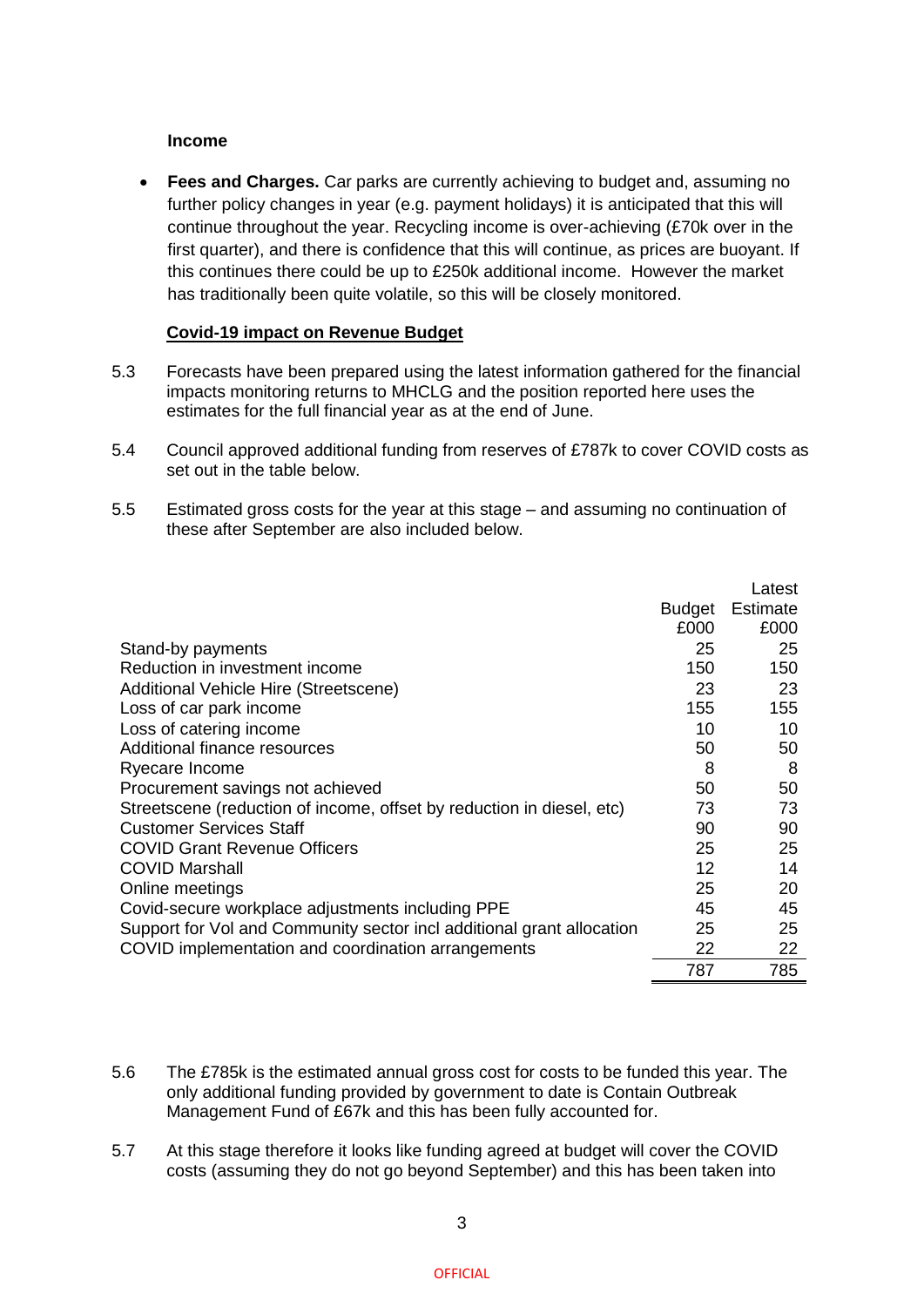account in the overall Q1 figures. Any continuation beyond that, without additional budget, could result in an overspend. Further details will be considered at the Policy and Resources Committee later this month as part of the Financial Strategy.

### **Capital Programme**

- 5.8 The current approved programme is £11.3m, which includes the original budget of £9.069m approved by Council plus £2.264 carried forward from last year.
- 5.9 Within the capital programme, the main headings are shown below (a detailed breakdown is shown in **Appendix B**).
- 5.10 At Q1 the forecast is that £6.9m will be spent in year and that £4.4m will be spent next year. The majority of this slippage is on two schemes: the Industrial Units development, (£2.3m) all of which is likely to slip into 22/23, largely as a result of COVOD and (ii) the Livestock market development, of which consultants' fees of £100k is anticipated in 21/22, with the remainder (£1.4m) slipping into future years. The £1.5m for this project was added into the capital programme in February and is subject to business case agreement. Until that happens, we are unable to confirm when the money will be spent.
- 5.11 £250k of the IT infrastructure budget was moved forward into 21/22 and although £195k is currently forecast to be spent in 22/23, schemes are now underway and this may change. With the need to refresh a number of core systems this area is likely to continue to be under pressure.
- 5.12 The Malton-to-Pickering Cycle Route is now shown gross in the Capital Plan there is no further cost to the council as this is mostly grant funded.

|                                            |         | future |       |
|--------------------------------------------|---------|--------|-------|
| All figures are £000s                      | 2021-22 | years  | total |
| Vehicle Replacement                        | 1,788   | 821    | 2,609 |
| <b>IT Infrastructure</b>                   | 477     |        | 477   |
| Affordable Housing                         | 2,455   | 2,784  | 5,239 |
| <b>Disabled Facilities Grants</b>          | 496     | 1,488  | 1,984 |
| <b>Community Housing Fund</b>              | 289     |        | 289   |
| Car Park Action Plan                       | 50      | 100    | 150   |
| Industrial Units - new development         | 2,290   |        | 2,290 |
| Milton Rooms: grant towards building works | 193     |        | 193   |
| Milton Rooms: ringfenced for business case | 307     |        | 307   |
| Livestock Market                           | 1,500   |        | 1,500 |
| Ryedale House - Covid-safe Adjustments     | 55      |        | 55    |
| Malton and Norton Infrastructure           | 350     |        | 350   |
| <b>Community Facilities in Pickering</b>   | 200     |        | 200   |
| <b>Flooding Contingency</b>                | 100     |        | 100   |
| Milton Rooms - Property Condition          | 216     |        | 216   |
| Former Waste Transfer Site                 | 65      |        | 65    |
| Car Parks                                  | 30      |        | 30    |
| <b>Street Lights</b>                       | 201     | 120    | 321   |
| Other projects                             | 272     | 210    | 482   |
|                                            |         |        |       |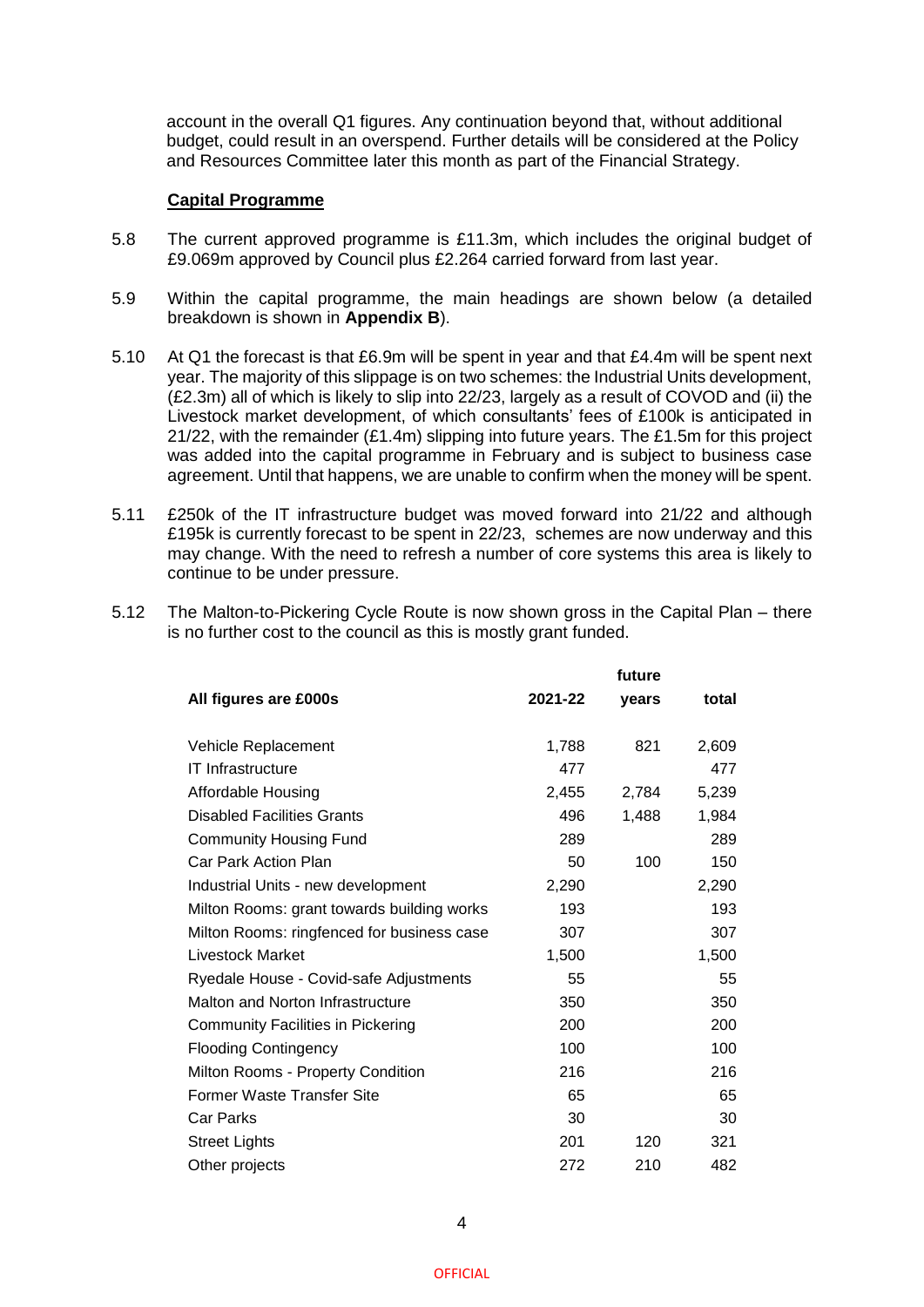|                                 | 11,333 | 5,523 | 16,856 |
|---------------------------------|--------|-------|--------|
|                                 |        |       |        |
| <b>Funded by</b>                |        |       |        |
| <b>External Funding</b>         | 1.747  | 3.266 | 5,014  |
| Leases/Internal borrowing       | 1,508  | 856   | 2,364  |
| <b>Capital Receipts/Debtors</b> | 37     |       | 37     |
| Reserves                        | 8.040  | 1.401 | 9,441  |
|                                 | 11,333 | 5,523 | 16,856 |

# **Impact on Reserves**

5.13 As reported to the Committee in June, the amount of revenue reserves as at 31.03.21 was £16.2m. Much of this has already been committed and the table below shows the expected position over the current financial year. The funding of capital programmes, including the additional projects agreed to be earmarked by Council in February, make up the largest element of the intended use of reserves and, as mentioned above, some of this could slip. However commitments intended for the current year would reduce the level of revenue reserves to 5.4m:

| £000s                                | 31.03.21 |             |          |        |              |           |           |        | 31.03.22 |
|--------------------------------------|----------|-------------|----------|--------|--------------|-----------|-----------|--------|----------|
|                                      |          | original    | capital  | credit | original     | livestock | Pickering | Milton |          |
|                                      |          | use         | c/fwd    | union  | <b>COVID</b> | market    |           | Rooms  |          |
|                                      |          |             |          |        |              |           |           |        |          |
| <b>General Reserve</b>               | 3,981    |             |          | $-500$ | $-787$       |           |           |        | 2,694    |
| Capital Fund                         | 5,405    | $-4,456$    | $-1,577$ |        |              | $-1,500$  | $-200$    | $-307$ | $-2,635$ |
| <b>Election Reserve</b>              | 7        | 30          |          |        |              |           |           |        | 37       |
| New Homes Bonus Reserve              | 3,582    | $\mathbf 0$ |          |        |              |           |           |        | 3,582    |
| Collection Fund Equalisation Reserve | 837      | $-600$      |          |        |              |           |           |        | 237      |
| Pensions Reserve                     | 81       | 225         |          |        |              |           |           |        | 306      |
| Council Tax Hardship                 | 77       | $-77$       |          |        |              |           |           |        | 0        |
| <b>COVID grants Reserve</b>          | 99       | $-99$       |          |        |              |           |           |        | 0        |
| <b>Strategic Reserve</b>             | 2,133    | $-965$      |          |        |              |           |           |        | 1,169    |
|                                      | 16,204   | $-5,942$    | $-1,577$ | $-500$ | $-787$       | $-1,500$  | $-200$    | $-307$ | 5,390    |
| <b>Capital Reserves:</b>             |          |             |          |        |              |           |           |        |          |
| <b>Capital Receipts</b>              | 421      |             |          |        |              |           |           |        | 421      |
| <b>Total Capital Reserves</b>        | 421      | $\mathbf 0$ |          |        |              |           |           |        | 421      |
| <b>Total Reserves</b>                | 16,625   | $-5,942$    | $-1,577$ | $-500$ | $-787$       | $-1,500$  | $-200$    | $-307$ | 5,811    |

- 5.14 This assumes that there will be no further deficit in 2021/22 nor any additional spend on capacity or other projects. It is extremely likely that there will be transition costs of any local government review outcome which all councils will have to contribute to.
- 5.15 The table below shows further expectations over the next two years, albeit before any impact of LGR: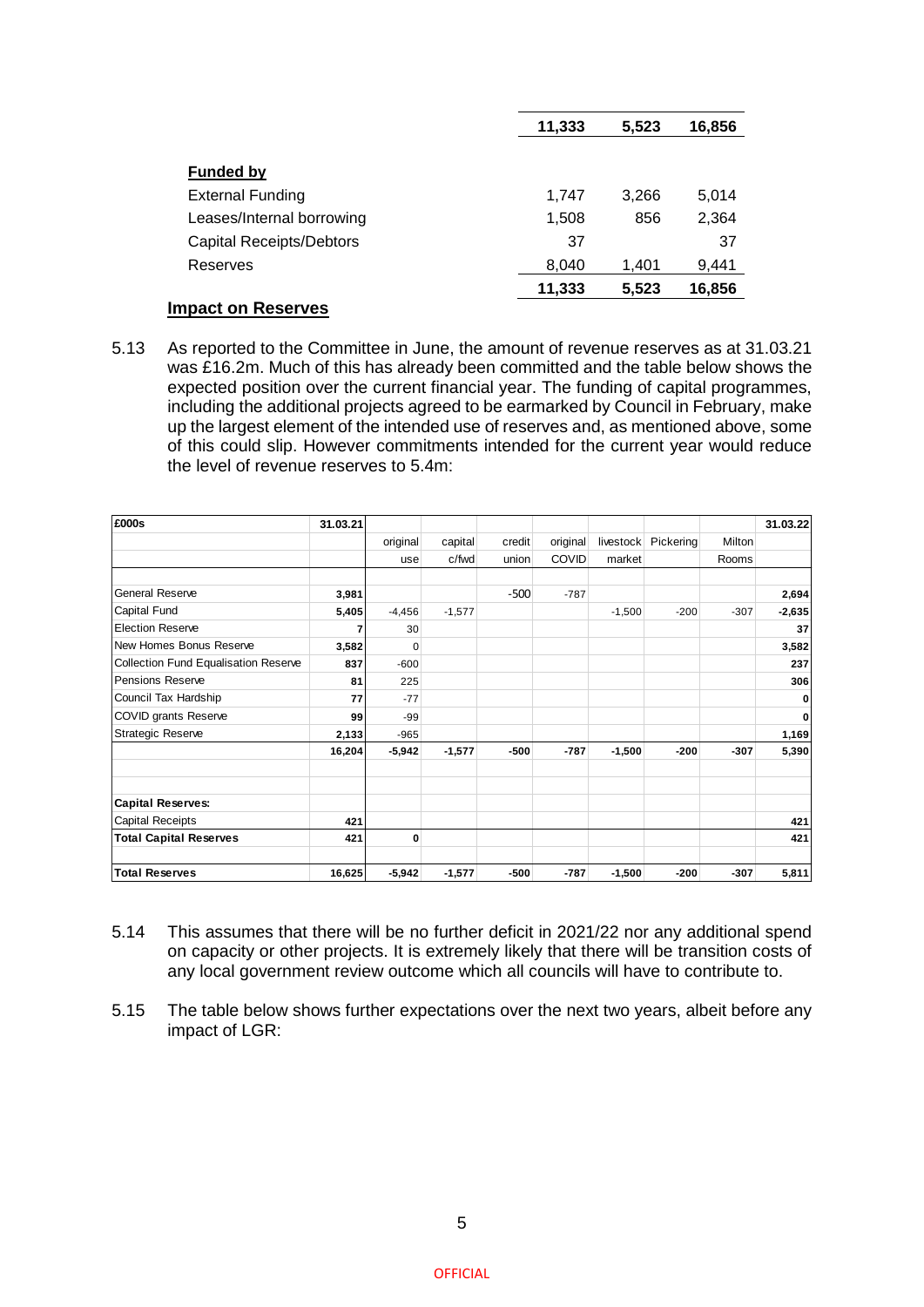| £000s                               | 31.03.22 |          | 31.03.23 |          | 31.03.24 |          | 31.03.25 |
|-------------------------------------|----------|----------|----------|----------|----------|----------|----------|
|                                     |          | In-year  |          | In-year  |          | In-year  |          |
|                                     |          |          |          |          |          |          |          |
|                                     |          |          |          |          |          |          |          |
| <b>General Reserve</b>              | 2,694    | $\Omega$ | 2,694    | $\Omega$ | 2,694    |          | 2,695    |
| <b>Capital Fund</b>                 | $-2,635$ | $-1,166$ | $-3,800$ | $-125$   | $-3,925$ | $-110$   | $-4,035$ |
| <b>Election Reserve</b>             | 37       | -90      | -53      | 30       | $-23$    | 30       |          |
| New Homes Bonus Reserve             | 3,582    | $\Omega$ | 3,582    | $\Omega$ | 3,582    | 0        | 3,582    |
| <b>Collection Fund Equalisation</b> | 237      | $-237$   | 0        | $\Omega$ | 0        | $\Omega$ | o        |
| <b>Pensions Reserve</b>             | 306      | 273      | 579      | $-579$   | $\bf{0}$ |          | 0        |
| <b>Council Tax Hardship</b>         | 0        |          | 0        |          |          |          |          |
| <b>COVID grants Reserve</b>         | 0        |          | 0        |          |          |          |          |
| <b>Strategic Reserve</b>            | 1,169    | $-1,226$ | -57      | $-1,539$ | $-1,596$ | $-1,487$ | $-3,083$ |
|                                     | 5,390    | $-2,446$ | 2,945    | $-2,213$ | 732      | $-1,566$ | $-834$   |

- 5.16 The reductions in Strategic Reserve show the impact of funding the deficit of the revenue budget, as outlined in the Financial Strategy agreed by Council in February 2020. Should funding increase or savings be found, this will reduce the call on reserves.
- 5.17 It should be noted that some of these reserves are earmarked for specific purposes (rather than supporting the general revenue budget or other agreed projects) and effectively this reduces the amount of funding available. The figures above also do not take account of the Financial Strategy's agreed minimum working balance of £1m. Therefore a more realistic picture is shown below:

| £000s                               | 31.03.22 |          | 31.03.23 |          | 31.03.24 |             | 31.03.25 |
|-------------------------------------|----------|----------|----------|----------|----------|-------------|----------|
|                                     |          | In-year  |          | In-year  |          | In-year     |          |
|                                     |          |          |          |          |          |             |          |
|                                     |          |          |          |          |          |             |          |
| <b>General Reserve</b>              | 2,694    | 0        | 2,694    | $\Omega$ | 2,694    | 1           | 2,695    |
| Capital Fund                        | $-2,635$ | $-1,166$ | $-3,800$ | $-125$   | $-3,925$ | $-110$      | $-4,035$ |
| <b>Election Reserve</b>             | 37       | -90      | $-53$    | 30       | $-23$    | 30          | 7        |
| <b>New Homes Bonus Reserve</b>      | 3,582    | $\Omega$ | 3,582    | $\Omega$ | 3,582    | $\Omega$    | 3,582    |
| <b>Collection Fund Equalisation</b> |          |          |          |          |          |             |          |
| Reserve                             | 237      | $-237$   | $\bf{0}$ | $\Omega$ | 0        | $\mathbf 0$ | $\bf{0}$ |
| <b>Pensions Reserve</b>             | 306      | 273      | 579      | $-579$   | $\bf{0}$ |             | $\bf{0}$ |
| Council Tax Hardship                | 0        |          | $\bf{0}$ |          |          |             |          |
| <b>COVID grants Reserve</b>         | $\bf{0}$ |          | $\bf{0}$ |          |          |             |          |
| <b>Strategic Reserve</b>            | 1,169    | $-1,226$ | $-57$    | $-1,539$ | $-1,596$ | $-1,487$    | $-3,083$ |
|                                     | 5,390    | $-2,446$ | 2,945    | $-2,213$ | 732      | $-1,566$    | $-834$   |
|                                     |          |          |          |          |          |             |          |
|                                     |          |          |          |          |          |             |          |
| Remove                              |          |          |          |          |          |             |          |
|                                     |          |          |          |          |          |             |          |
| <b>Pensions Fund</b>                | $-306$   |          | $-579$   |          | $\Omega$ |             | 0        |
| Minimum Level of Reserves           | $-1,000$ |          | $-1,000$ |          | $-1,000$ |             | $-1,000$ |
| Elections                           | $-37$    |          | 53       |          | 23       |             | $-7$     |
|                                     |          |          |          |          |          |             |          |
| <b>Reserves Available</b>           | 4,047    |          | 1,419    |          | $-245$   |             | $-1,841$ |
|                                     |          |          |          |          |          |             |          |